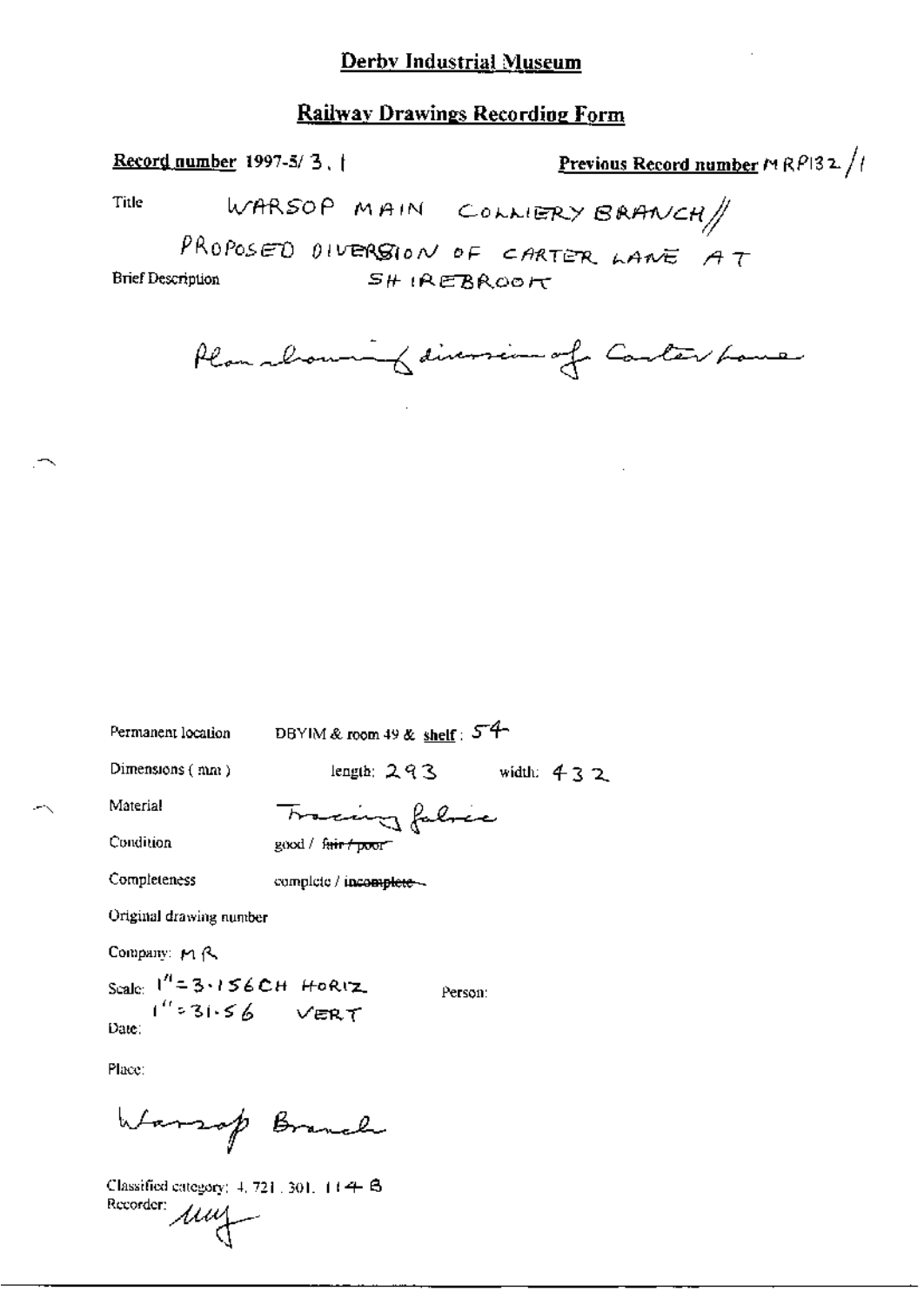#### **Railway Drawings Recording Form**

Record number 1997-5/3,2

Previous Record number MRP132/

Title

WARSOP MAIN COLLIERY BRANCT

**Brief Description** 

 $\mathcal{C}(\mathcal{C})$ 

Plan of tracks from Shirebrook Station towardp Colliany.

Permanent location

DBYIM & room 49 & shelf: 59

Dimensions (mm)

length:  $865$  width:  $228$ 

Condition

Material

Tracing folia good / fair+poor

complete / i<del>ncomplete</del>

Completeness

Original drawing number

Company: MR

Scale:  $1'' = 4-\omega$ 

Date:

Place:

Warsop Granch

Classified category: 4, 721, 301, 114B Recorder: um

Person: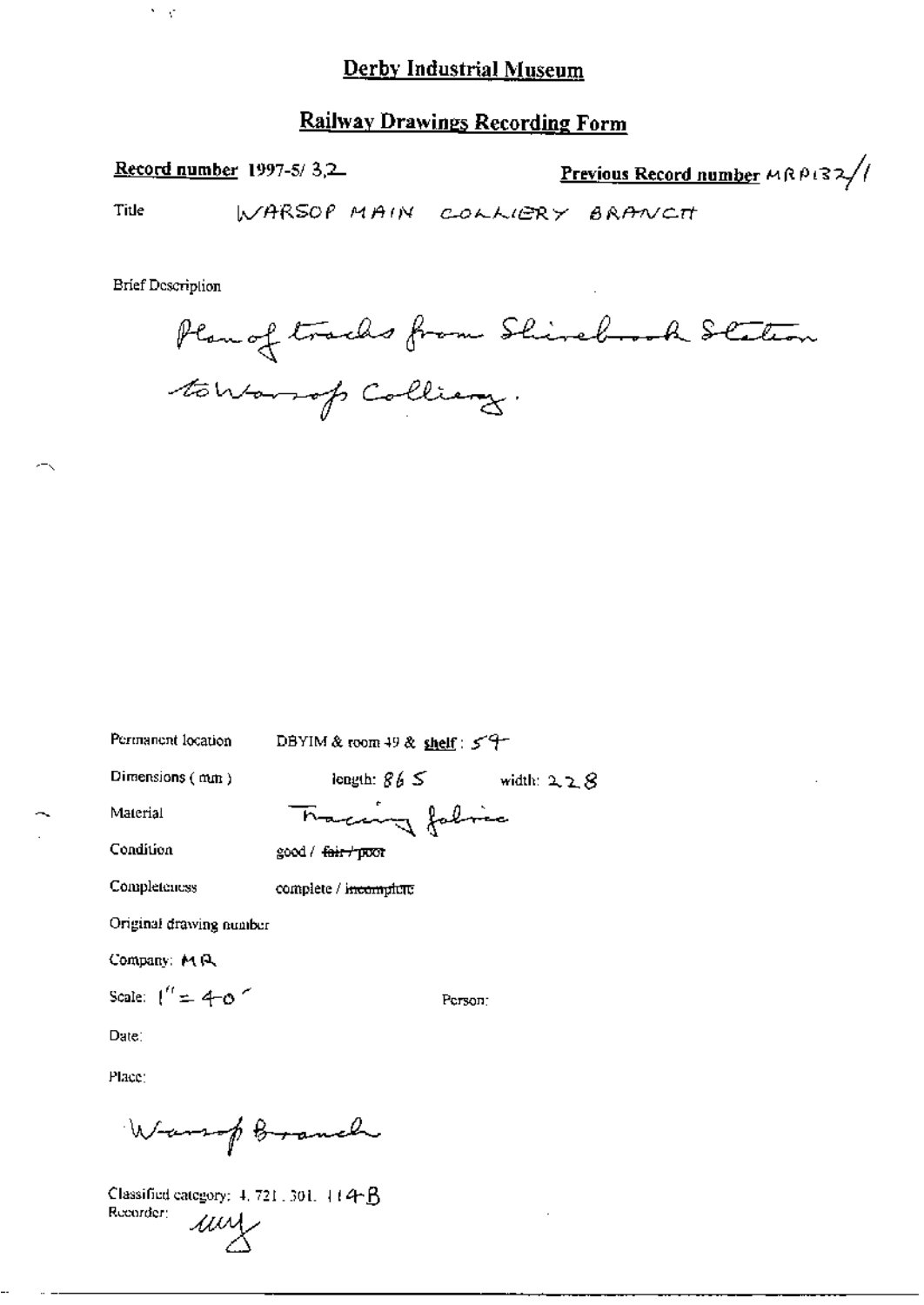### **Railway Drawings Recording Form**

Record number 1997-5/3.3

Previous Record number  $MRP$ 132/

WARSOP MAIN COLLIERY BRANCTI Title

**Brief Description** 

Plan of continuous for culturys & embankments at Carter Lane

Permanent location

DBYIM & room 49 & shelf:  $54$ 

Dimensions (mm)

length:  $610$ 

width:  $\leq$  0  $\beta$ 

Material

Condition

Poper on folice good / fair / poor

Completeness

complete / incomplete

Original drawing number

Company: HR

Scale: HoRIZ:  $i'' = 3 \cdot i56$  c+i<br>VERT:  $i'' = 3i.56$ Date:

Person:

Place:

Warsof Branch

Classified category:  $4, 721, 301, 1$  ( $4, 8$ )  $\frac{1}{\sqrt{2}}$  Recorder:  $\frac{1}{\sqrt{2}}$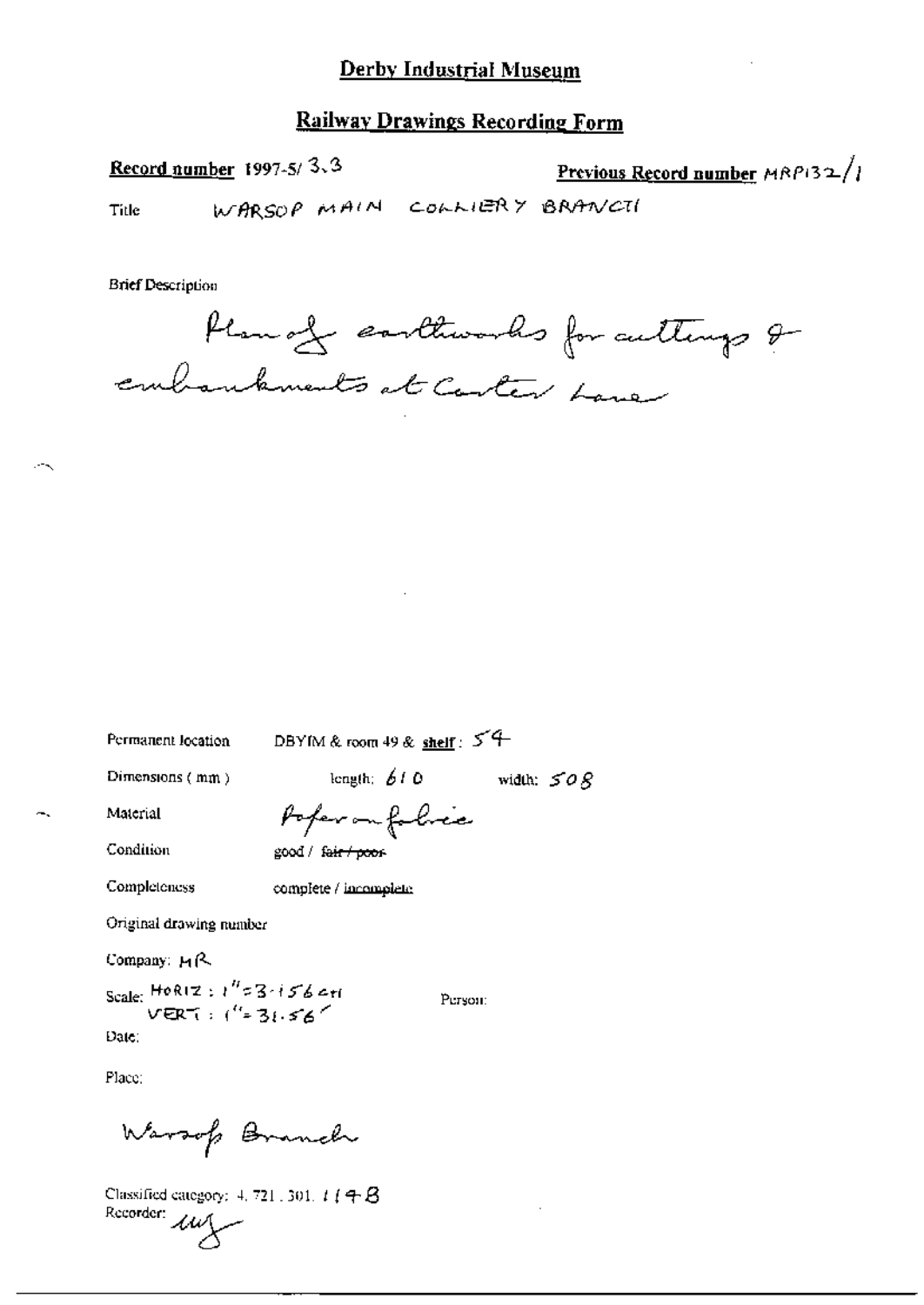#### **Railway Drawings Recording Form**

Record number 1997-5/3.4-

Previous Record number  $HRP$  (32/

Title

**Brief Description** 



Permanent location

DBYIM & room 49 & shelf:  $54$ 

Dimensions (mm)

length.  $1016$  width:  $696$ 

Person:

Material Condition

۰.,

Poperon fobric good / fair poor

Completeness

complete / incomplete

Original drawing number

Company: MR

Scale:  $1^{\prime\prime}$  = 40<sup>-</sup>

Date: 19.8.1896

Place:

Warrop Branch

Classified category:  $4.721.301.$  [14+ B] Recorder: um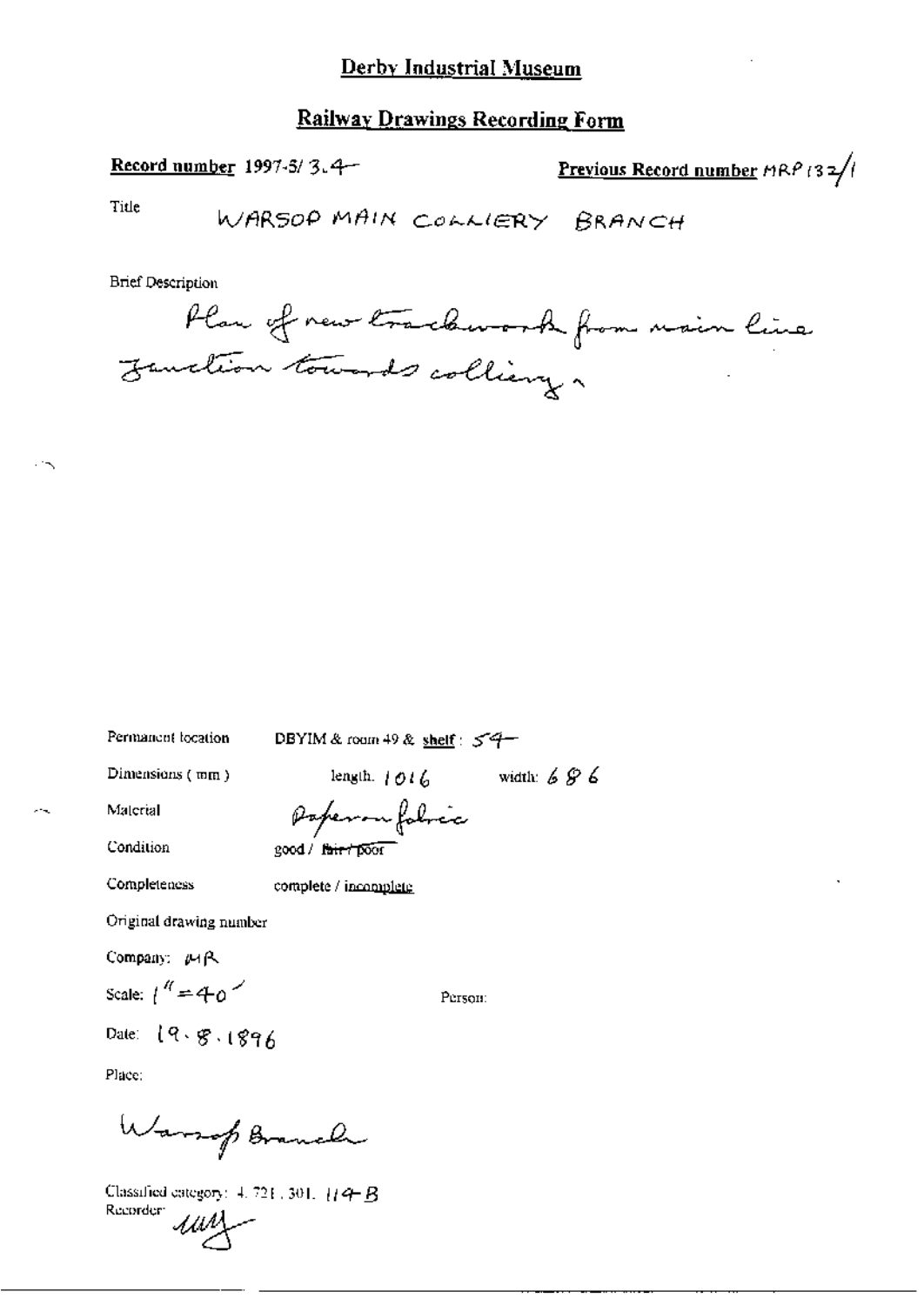#### **Railway Drawings Recording Form**

Record number 1997-5/3,  $5 - 3.6$ 

Previous Record number MRP132//

Title

**Brief Description** 



 $1997 - 5/3.6 -$  holed

Permanent location

DBYIM & room 49 & shelf: 54

length:  $1016$ 

Dimensions (mm)

width:  $686$ 

Person:

Material

Paper

Condition

Completeness

good / fair+poor

complete / incomplete -

Original drawing number

Company: MR

Scale:  $1^h = 4\pi$ o

Date:

Place:

Warrop Branch

Classified category:  $-721$ , 301, 1] 4  $\beta$ Recorder:

 $\mu$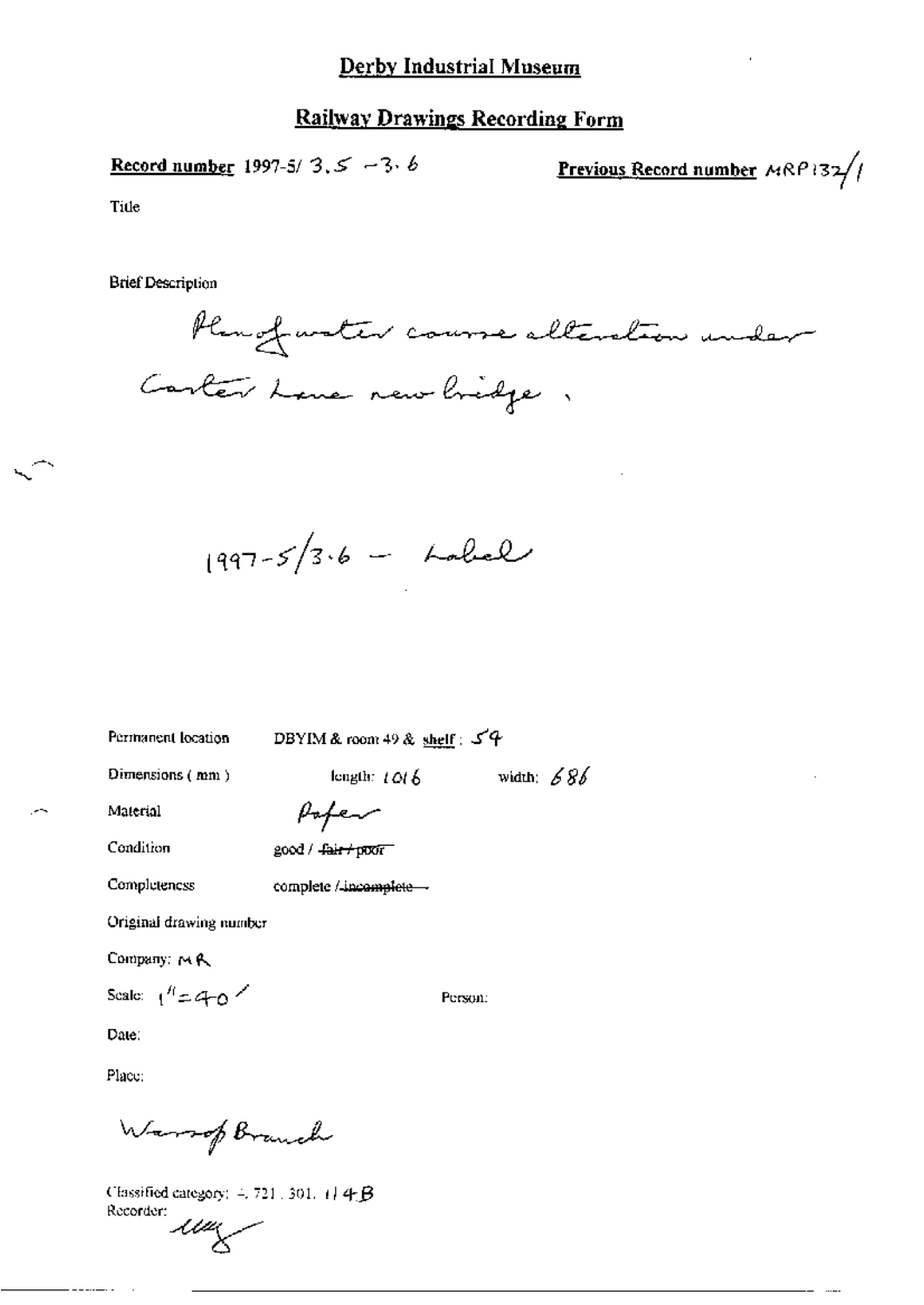## **Railway Drawings Recording Form**

Previous Record number MRP 132/83 Record number 1997-5/85. Warsop Main Colliery Branch **Title Brief Description** Ordnamer Survey mapared for showing new board line from Shirehook Station towards proposed Warsop Main Colling with zanction onto Chuterfield-Lincoln (GCR) suite. Details of tracks and bridges in redollachink.

| Permanent location                                                                                                                                                                                                                                                                                                                                                                                            | DBYIM & room $49$ & shelf : $58$ |  |
|---------------------------------------------------------------------------------------------------------------------------------------------------------------------------------------------------------------------------------------------------------------------------------------------------------------------------------------------------------------------------------------------------------------|----------------------------------|--|
| Dimensions $(mn)$                                                                                                                                                                                                                                                                                                                                                                                             | width: $-7 + O$<br>length: 1980  |  |
| Material                                                                                                                                                                                                                                                                                                                                                                                                      | Paper on folice                  |  |
| Condition                                                                                                                                                                                                                                                                                                                                                                                                     | good / <del>lair / poor –</del>  |  |
| Completeness                                                                                                                                                                                                                                                                                                                                                                                                  | complete / incomplete            |  |
| OS Map Nottaghamshire<br>Original drawing number                                                                                                                                                                                                                                                                                                                                                              |                                  |  |
| Company: MR                                                                                                                                                                                                                                                                                                                                                                                                   |                                  |  |
| Scale: $\begin{pmatrix} 1' = 208.33 \text{ F} & \text{F} & \text{F} & \text{F} & \text{F} & \text{F} & \text{F} & \text{F} & \text{F} & \text{F} & \text{F} & \text{F} & \text{F} & \text{F} & \text{F} & \text{F} & \text{F} & \text{F} & \text{F} & \text{F} & \text{F} & \text{F} & \text{F} & \text{F} & \text{F} & \text{F} & \text{F} & \text{F} & \text{F} & \text{F} & \text{F} & \text{F} & \text{F$ | Person:                          |  |
| Date: $\Gamma$ ( $\mathcal{B}$ 90 <sup>1</sup>                                                                                                                                                                                                                                                                                                                                                                |                                  |  |
|                                                                                                                                                                                                                                                                                                                                                                                                               | Place: Shirehook Station         |  |
|                                                                                                                                                                                                                                                                                                                                                                                                               |                                  |  |
|                                                                                                                                                                                                                                                                                                                                                                                                               |                                  |  |

Classified category: 4, 721, 301,  $\mathbb{H} \triangleq \mathbb{B}$ Recorder: MAG 10/6/97